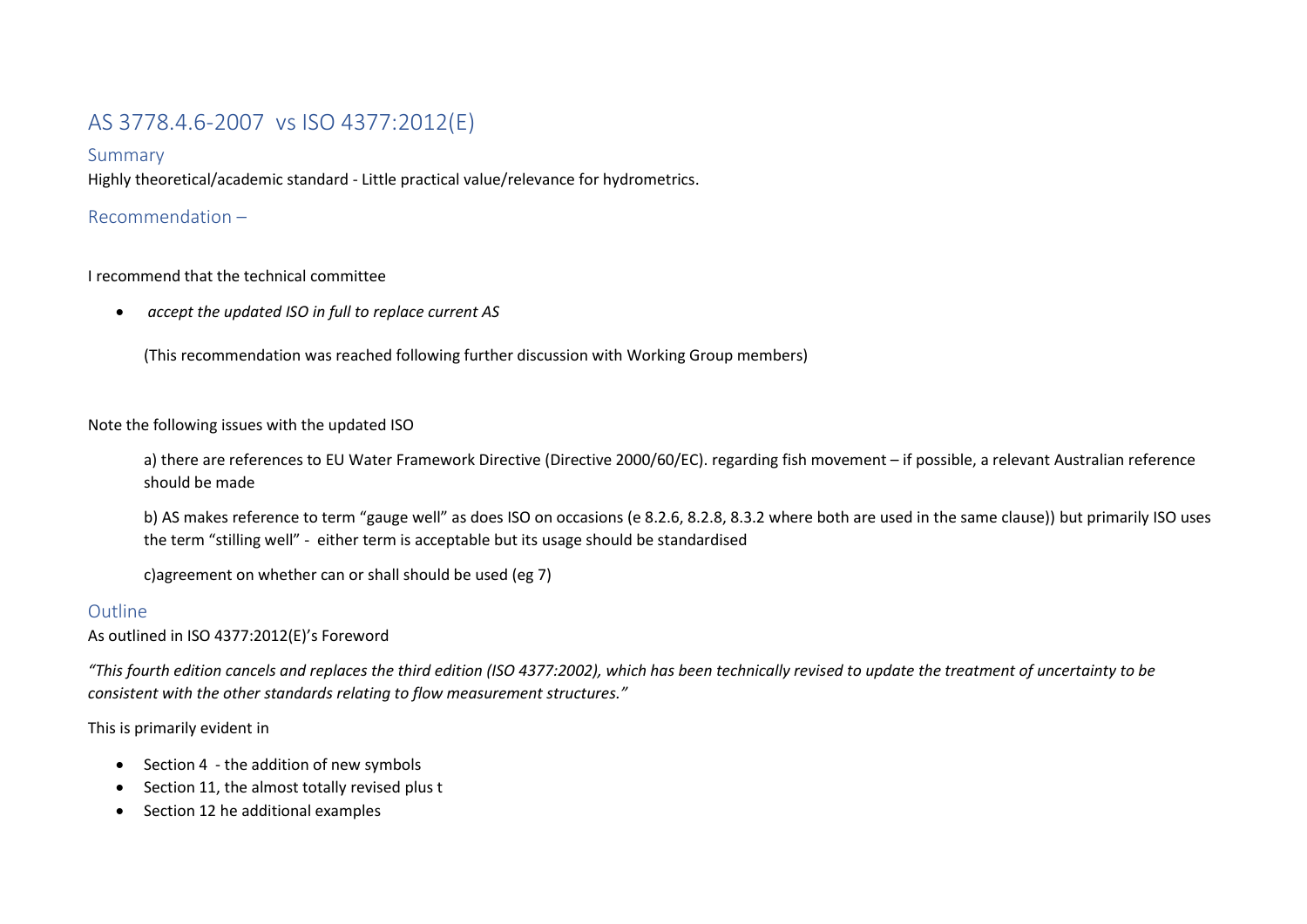• Annexes A and  $B - new$ 

Other than that, there are few major differences.

Some of the difference include:

There has been a modernisation of the text to include new technologies

6.2.2.7 – inclusion of reference to ADCPs

and more general information

6.1.2 (k) reference to silt removal

7. Section on Algal growth

Some areas are less specific:

6.3.2 AS- The crest shall be formed by an embedded stainless steel insert with bevelled edges to conform with the surface of the weir block. The insert shall be in the form of a removable bar-section, typically by lying along the downstream face of the weir with its edge bevelled at to align it with the upstream face at a gradient of 1:2

ISO - The crest shall be formed by using smooth material resistant to erosion and corrosion, for example, an embedded stainless steel insert with bevelled edges to conform with the surface of the weir block

7 As – In such cases, the metal crest shall be removed, dressed and refitted

ISO - In such cases, the crest shall be repaired in-situ or removed and replaced.

8.2.4 no less and gauged vs not less and measured

#### Some areas are more specific:

6.3.4 AS - mean dimensional values and their standard deviations at confidence limits computed

ISO - mean dimensional values and their standard deviations (SD) at the 68 % confidence limits computed

8.2.1 AS - Periodic checks on the measurement of the head in the approach channel shall be made

ISO - Periodic checks on the measurement of the head in the approach channel shall be made. This shall be made using a staff gauge, or dipping device (see 8.1) located adjacent to the intake pipe or water level sensor tube. It is essential that the manual head measurement point is truly representative of